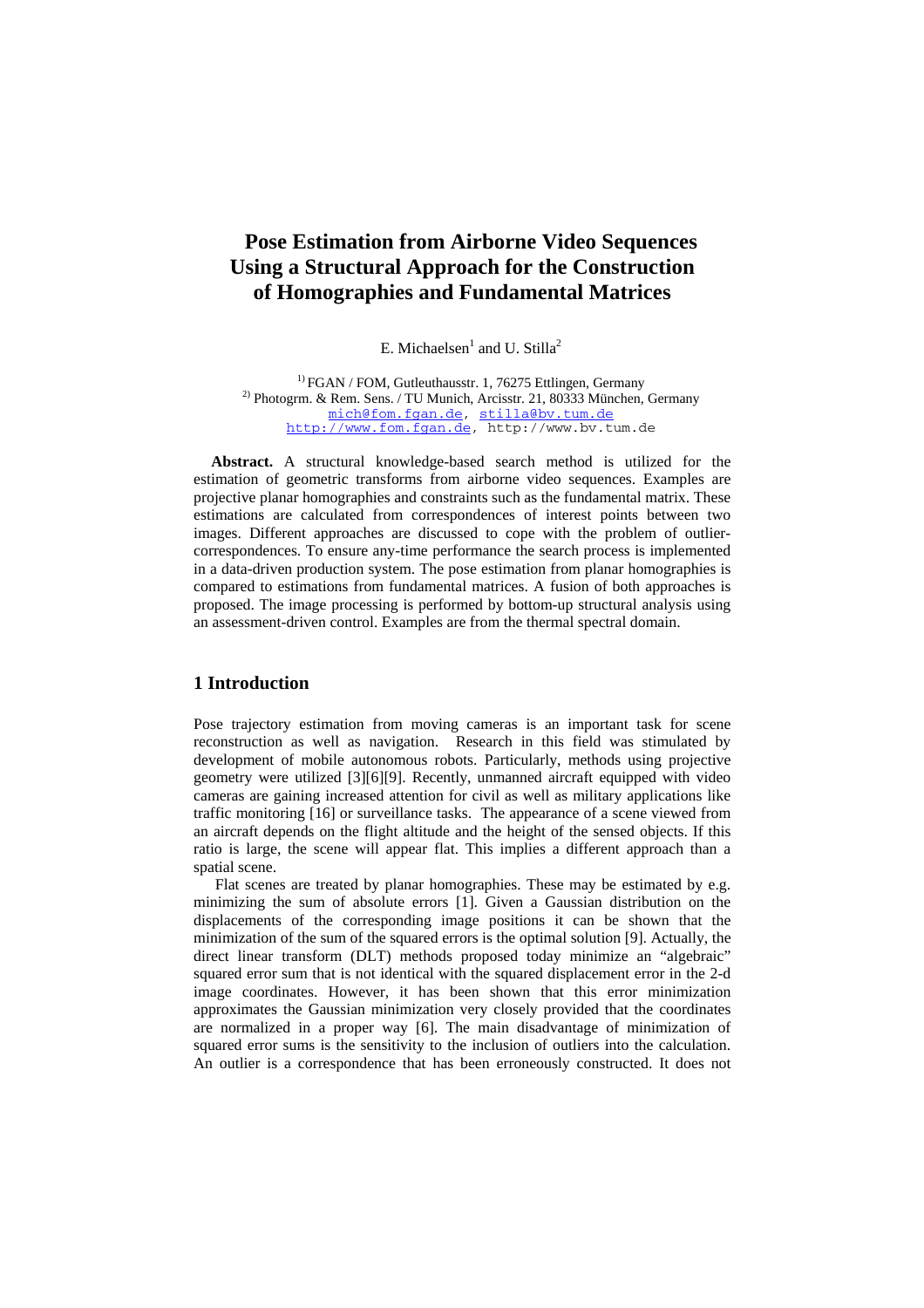follow the distribution assumptions underlying the estimation. Because of its possibly large displacement and particularly because of squaring, it may have a large weight in the computation where it should be neglected. Outliers cannot be avoided if automatic estimation is the task. Therefore so-called "robust" methods are proposed.

Section 2 presents and compares three robust estimation methods to solve the problem of planar homography estimation with DLT squared error sum minimization. The term "outlier" and its meaning in the context of homography estimation from airborne videos is further investigated in Section 3. Section 4 compares the pose estimation from planar homographies to estimations from fundamental matrices. A fusion of both approaches is proposed in Section 5. The image processing is performed by data-driven structural analysis and an assessment-driven control. All example data are taken from the thermal spectral domain to ensure independence of the daylight.

#### **2. Robust Estimation of Planar Homographies**

Robust estimation methods may be classified into approaches that assume the existence of mutually exclusive sets of inliers and outliers (Section 2.2) and others that assign weights to the correspondences (Section 2.1).

### **2.1 Iterative Re-weighting Least Squares (IRLS)**

An example of the assigning of weights to the correspondences is iterative reweighting least squares [7]. The inverse of the residual of the least squares solution of each correspondence of the complete sample is used to re-weight its influence. Correspondences yielding a large residual error will be punished and correspondences yielding a small error will gain more influence. If a large portion of the correspondences is expected to be wrong, a local minima problem may occur. The convergence of IRLS to the desired minimum is theoretically not guaranteed. It may end up with zero-error and thus infinite weight on an arbitrary minimal sample and random small weights on all other members. However, in our examples we found that it does converge slowly but robustly to a good solution. IRLS-estimation of 2Dhomographies is available in public code libraries [17]. Proposals are made for the handling of occlusion outliers and lighting changes within the IRLS-method [8].

#### **2.2 Random Sample Consensus**

The standard method for inliers-outliers discrimination is the random sample consensus approach (RANSAC) [4]. The calculation is performed on minimal samples which are randomly picked from the complete sample of correspondences. The result of the calculation is tested on all the other correspondences giving a residual error. If this error is smaller than a threshold  $t<sub>s</sub>$ , the correspondence will be termed to be in consensus with the actual sample. After repeating this procedure a sufficient number of times the search is terminated. The termination criterion bases on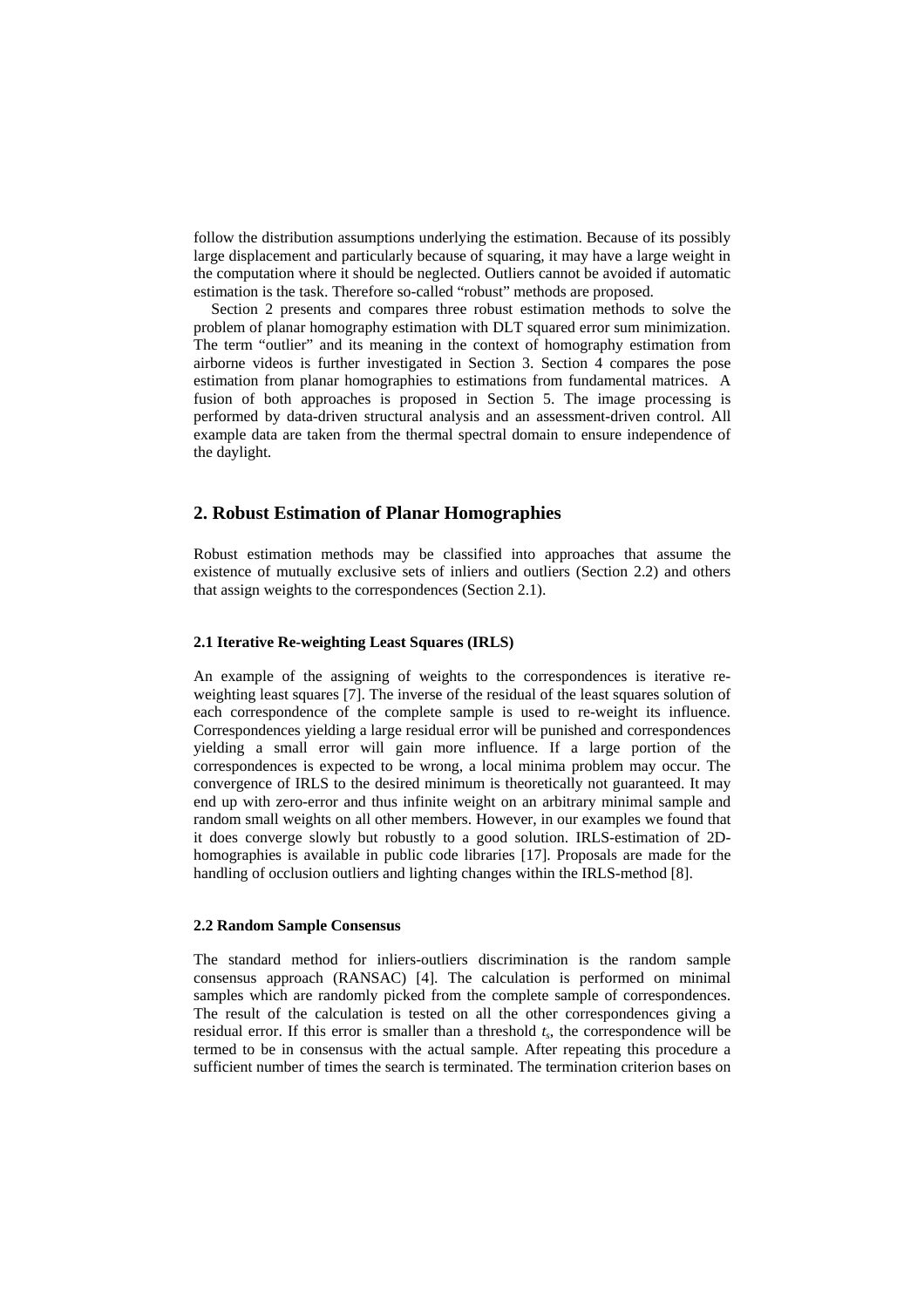a minimum size of the current best consensus *m* and a maximal number of cycles *nc*. There is an elaborate theory for the choice of these parameters  $(t_s, m, n_c)$  from the expected portion of outliers, a standard deviation of the error of the position of inliers, and a significance level [6]. The sample with the highest consensus is chosen and the corresponding consensus set is used to determine the estimation by mean squared error minimization.



**Fig 1**: Image pair of a thermal video sequence and corresponding points. a,b) Best GSACsample in black, other correspondences in white; c,d) RANSAC-sample with innlier (black) and outlier (white); g,h) incorrect correspondence excluded by both methods; e,f) incorrect correspondence found as RANSAC-inlier; i) greater section around that location showing that it results from partial occlusion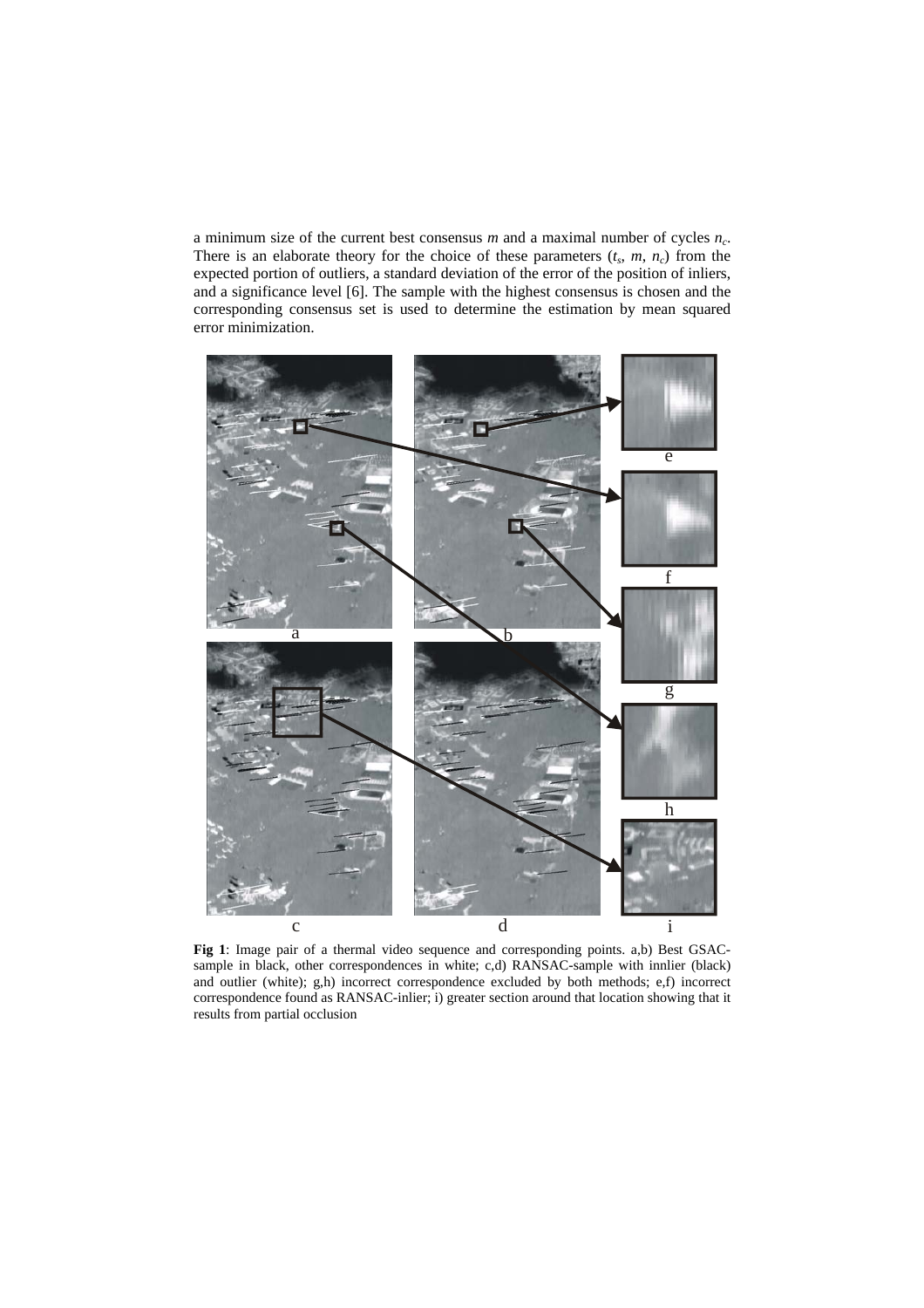#### **2.3 Good Sample Consensus**

Some authors proposed to modify random sampling by taking also the quality of the samples into account [11], [13]. This obvious idea is not new and has already been touched in the original paper of RANSAC [4]. For such improvements a criterion always has to be defined that assesses the suitability of a sample for the intended calculation. For example the position of the corresponding points within the images will be important for estimating homographies. They should cover as much area of the images as possible. Moreover, more than two collinear points should be avoided. Fig. 1 shows images with large homogenous regions and the structure concentrated in few regions. Because RANSAC only counts the number of mutually consistent correspondences, it may concentrate too much on densely structured regions and tend to under-estimate the importance of good but rather isolated correspondences elsewhere, e.g. the correspondences in the lower left corner that are missing in the inliers set of RANSAC.

In GSAC the assessment criterion is used to control the search for a good sample on which the solution is based. The correspondences in the lower left corner are now included. Section 5 explains how GSAC can be implemented by a structural method.

# **3. Classification of Correspondences**

**1) Correspondences consistent with the homography model:** A correspondence between structures in two different images will be called *correct* if the location on the object in the scene that caused them is the same. Additionally they must fulfill the model constraint. For homography estimation only those objects that are located on the assumed plane can cause correct correspondences. In urban terrain this plane will be at the average height of the buildings. Of course, we will have to tolerate small deviations from this constraint. The residual error will mainly result from the localization error of the 2d-structures and may be modeled as normally distributed.

**2) Correspondences consistent with a more general geometric model:** In an urban area there may be tall buildings that are jutting out of the plane. Corresponding structures resulting from the roofs of such tall buildings will violate the homography constraint. Still, they may be correct in the sense that they come from the same physical property. Their deviation from the homography follows a different rationale: They will be located close to the epipolar line which goes through the point determined by the homography and through the epipole. They should be excluded from the estimation of the scene plane, but they may be included into the estimation of the camera rotation and epipole.

**3) Correspondences from moving objects:** Video sequences taken by a moving sensor yield image pairs that were obtained at different time instants. Moving objects in the scene may cause semantically correct correspondences that neither follow the planar homography nor the epipolar constraint. However, such correspondences from moving objects are required for applications like traffic monitoring. Fig 2 shows such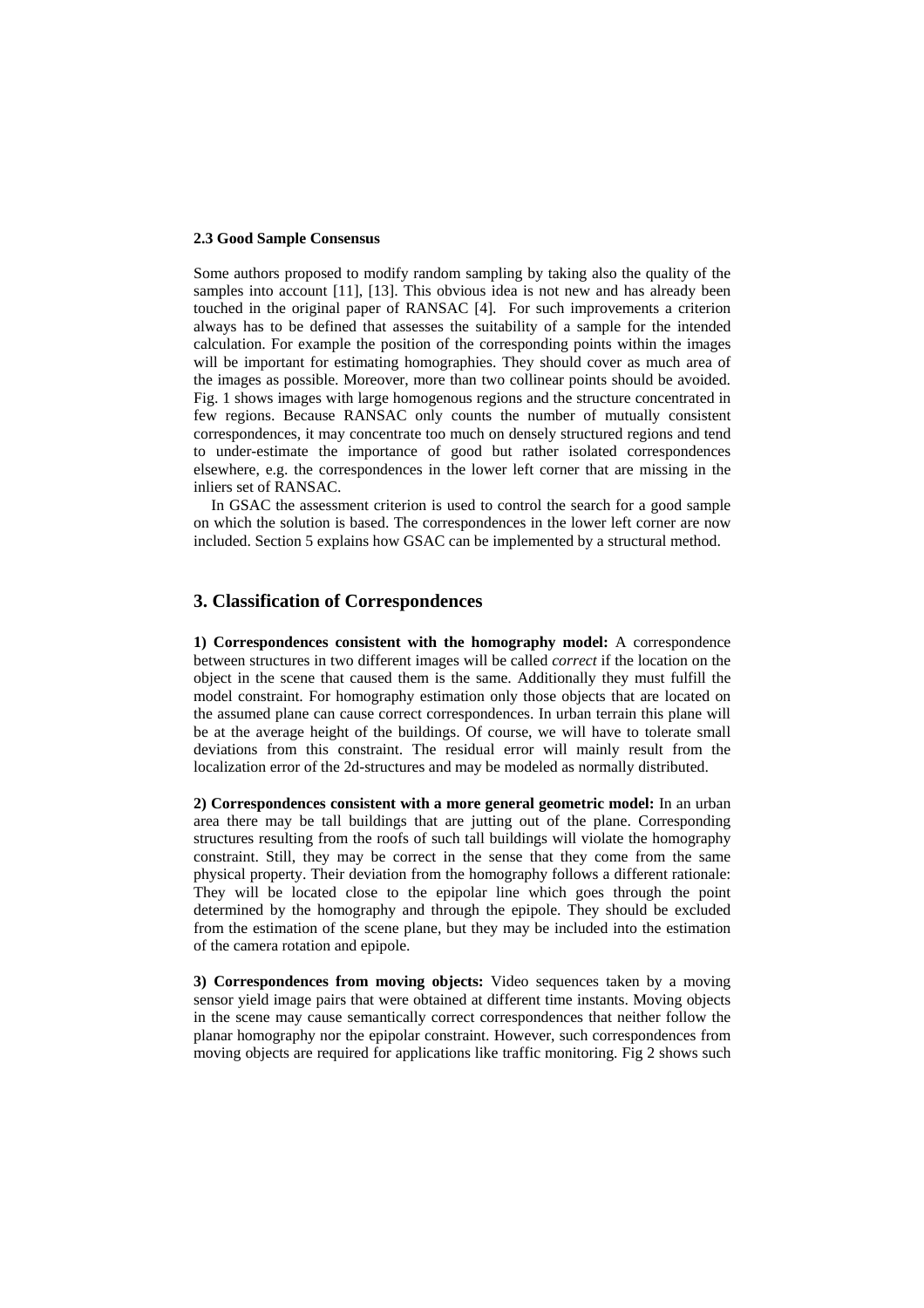a correspondence resulting from a moving vehicle. The correspondence is indicated as a white line, while other correspondences are drawn in black.



**Fig 2**: Nadir looking sequence taken from urban terrain; example of a correct correspondence that is an outlier to the epipolar constraint estimation (a moving car on the ground); a) larger sections with surroundings, b) corresponding structures

**4) False Correspondences:** Using an automatic method to construct the correspondences we cannot avoid the handling of semantically false correspondences. Most often these will result from occlusion phenomena. Fig. 1e and Fig. 1f show an example, where the outlines of a warm flat building roof (white) are partially occluded by a tall building in front of it (grey) – compare Fig. 1i. There is a structure correspondence located on the T-junctions caused by this occlusion. Such correspondences do not follow any predictable error function. They may accidentally be inside the error bounds of a homography estimation like the RANSAC-estimation displayed in Fig. 1a and Fig. 1b.

# **4. Robust Estimation of Epipolar Constraints**

A central theorem of projective geometry states that from a pair of views of a scene the mutual orientation and translation of the cameras can be calculated from at least seven corresponding point-pairs  $(x, x')$  and that the position of the corresponding points in the 3d scene also follows from this reconstruction [6]. This is a constructive argument that is based on the inference of the fundamental matrix *F* from the correspondence data. This matrix formulates the epipolar constraint by stating  $x<sup>T</sup>Fx' = 0$ . It can also be estimated from this simple linear equation using at least eight correspondences. Such estimation is depicted in Fig. 3e and Fig. 3f. Problems with instability of the solution will occur, if all the correct correspondences are located in one plane. This happens in flat terrain. For testing this automatically, samples that are inconsistent with the homography model (see Section 3 class 2) are searched. Fig. 3e shows a sample of correspondences that gives the epipolar constraint depicted in Fig. 3f. But, this sample is smaller than the best GSAC-sample for the homography displayed in Fig. 3c. Moreover, in forward looking situations like the one presented in Fig. 3 the epipole (black/white cross) may be inside the frame, and scene reconstruction is impossible for the area around the epipole.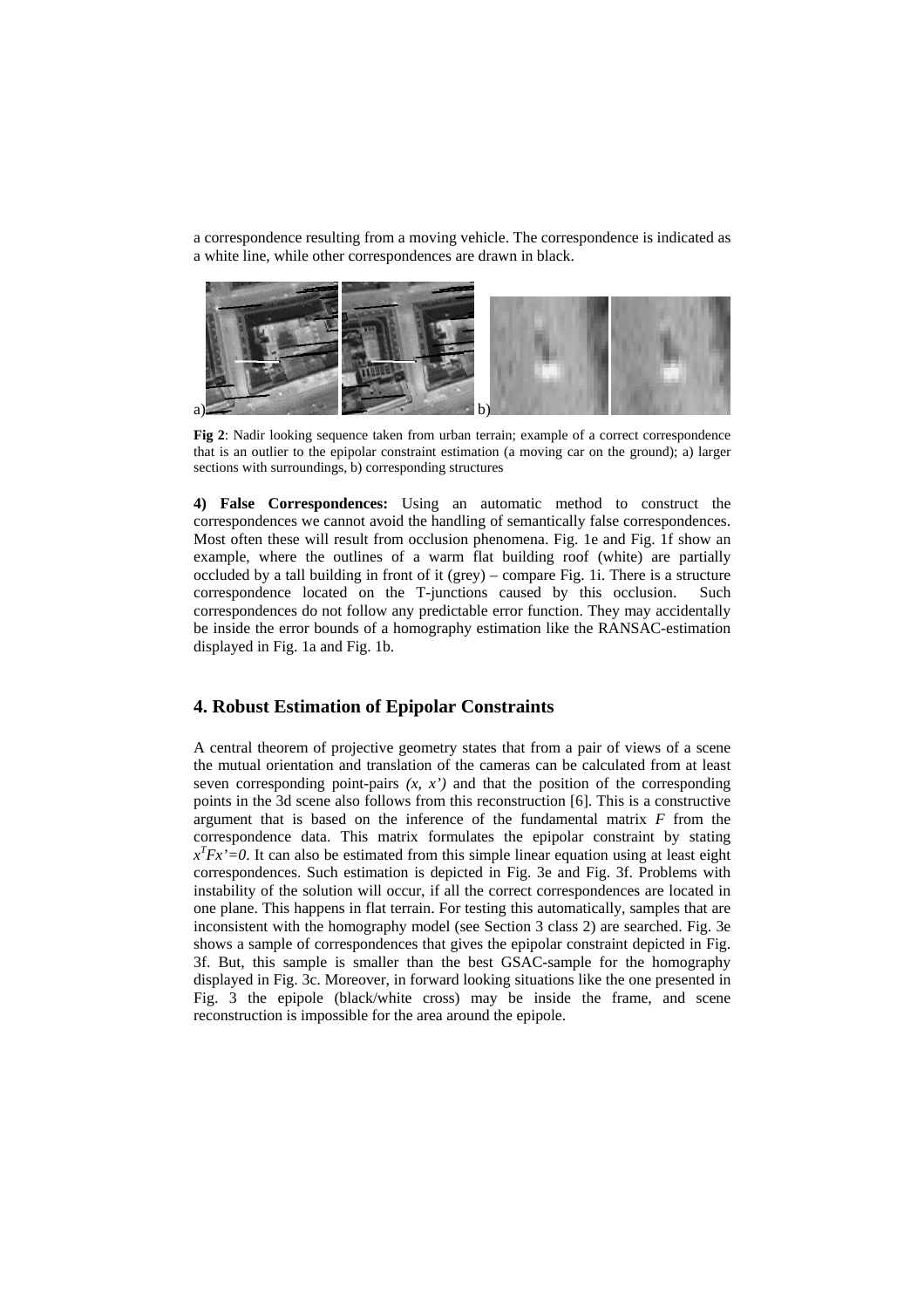

e f **Fig 3**: Example of estimations from a forward looking oblique sequence; a) all correspondences on one frame b) same on other frame c) GSAC consensus correspondence set for homography estimation d) homography displayed as vectors on a grid array e) consensus correspondence set for epipolar estimation f) epipolar constraint; for each point on the grid the epipolar line is indicated and connected to the point

The effort for a random search for suitable minimal samples (containing seven or eight correspondences) is a rising polynomial with degree seven or eight with growing portion of outliers. Therefore, some authors introduced an intermediate partof hierarchy into the samples [2]. Others propose a "plane plus parallax" approach [14]. First, one estimates a homography *H* that maps those points located on a dominant plane from one image to the other  $Hx=x'$  (Section 2). Then the homography can be decomposed in the form  $H=R-nt^T$ . *R* is the camera rotation matrix and the outer product  $nt<sup>T</sup>$  results from the plane normal n and the camera translation  $t$  [3].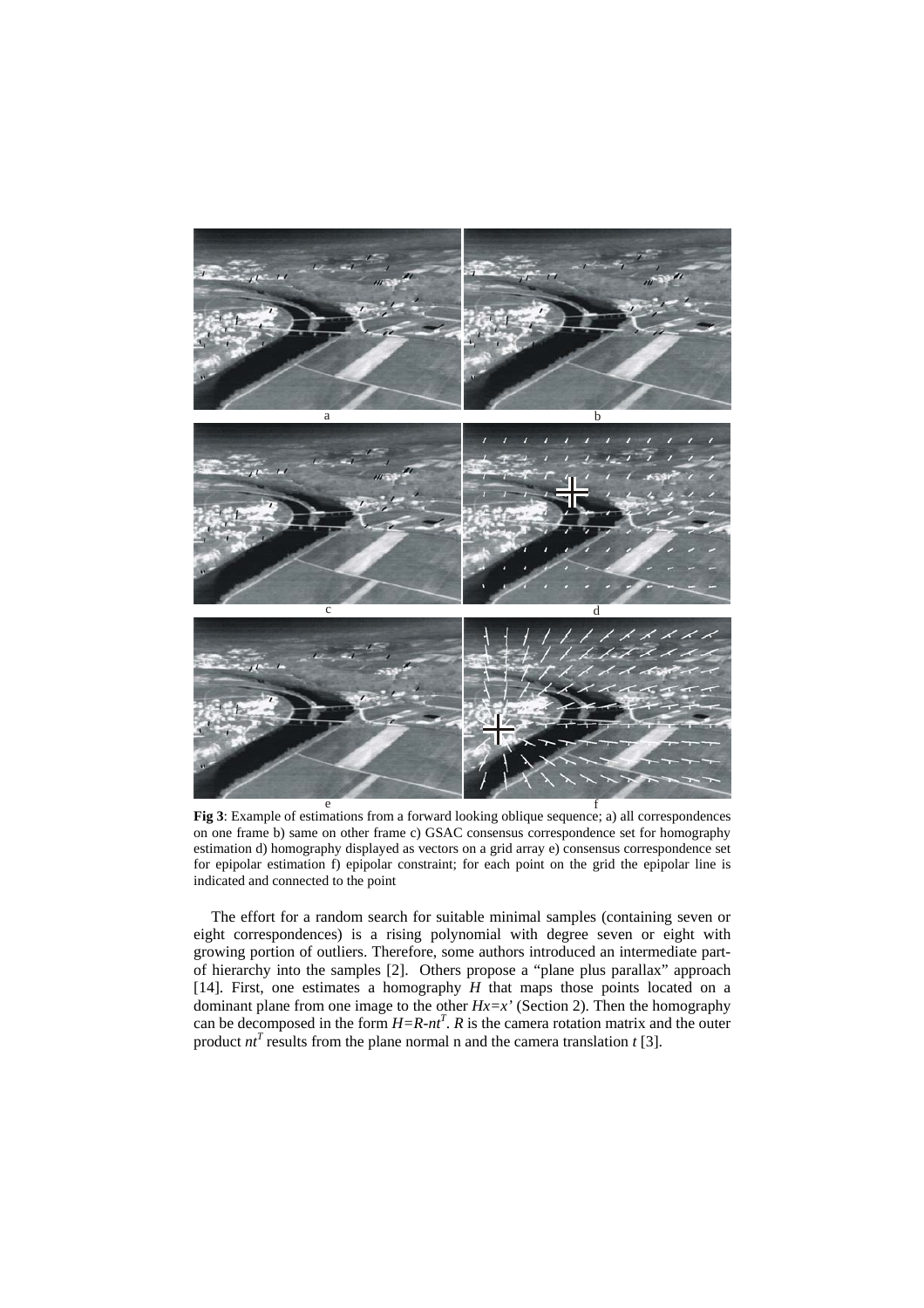If we use normalized camera coordinates the 3-d vector *t* can also be interpreted as epipole. Multiplying the skew-matrix constructed from this vector with the rotation matrix *R* will give the fundamental matrix *F* belonging to the image pair. This matrix estimation for the epipolar constraint may then be refined using additional correspondences of the type mentioned in Sect. 3 class 2). In Fig. 3d the estimated homography is presented as a white vector field and the calculated epipole. In spite of the considerably non-planar structure of the valley scene this turns out more stable

than the direct epipolar constraint estimation. Particularly, the difference between the epipole estimations in Fig. 3d and Fig. 3f is considerable. A small rotation of the camera combined with such a displacement of the epipole give roughly the same point movements for forward looking geometries.

# **5 Production Nets for GSAC-Estimation of Geometric Entities**

The pose estimation is partitioned into several steps and intermediate results. The overall structure of the process can be depicted by a so-called production net (Fig. 4). This bipartite graph contains productions and concepts (object types) as nodes. Arcs go from an object concept to a production whenever the objects are input to the production. Arcs go from a production to a concept whenever these concepts are constructed by the production. The productions contain constraints that incoming objects must fulfill to fit into the construction of the out-going objects of a higher concept. They also contain the functions that are necessary to construct these objects. The constructive part also contains an assessment part that evaluates the newly built object. Details of the control mechanism have been published in [15]. The assessment criteria used here are named in Fig. 4.

The processing starts with the application of an interest operator on the images that marks locations where neither homogeneity nor an aperture problem is likely [5]. Pixels trespassing a threshold form the primitive objects **P** of the structural analysis. Production  $p_1$ groups such primitive objects into interest objects **I** up data-driven control



**Fig. 4.** Production-net with assessment criteria for bottom-

using vicinity as its constraint, center of gravity as its function and total mass for its assessment. The position of such an interesting location **I** is determined with subpixel-precision. Given such an object production  $p_2$  will search the other image for corresponding partners. It will construct new objects correspondence **C** for all such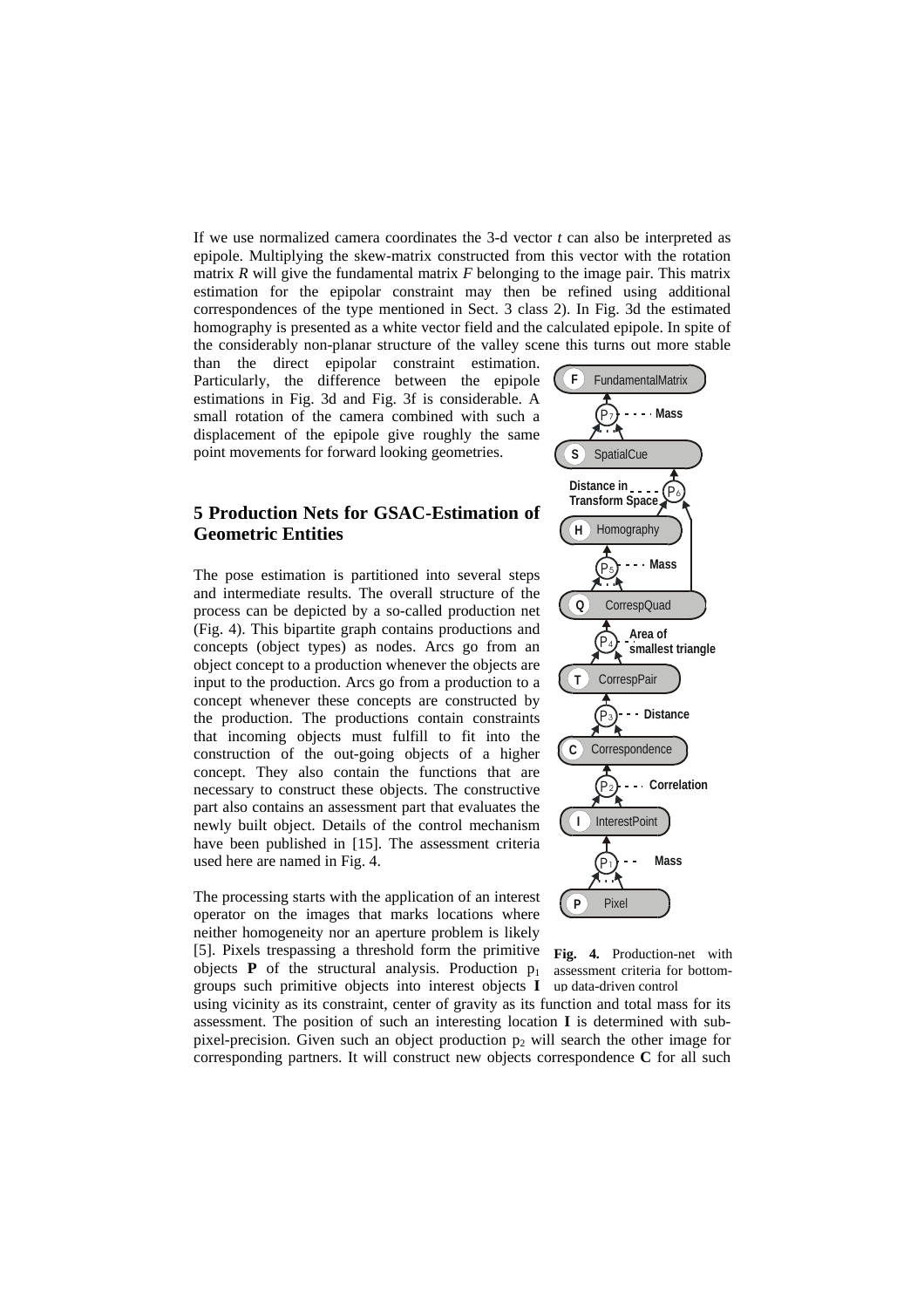objects and assess them by means of correlation. Each such object may vote for a translation transform. Production  $p_3$  forms objects **T** of a pair of correspondence objects **C**. Since they may be used to vote for similarity transforms, these objects are assessed according to the distance between the two locations in the image. Large distances give more precision for such estimation. Production  $p_4$  gathers two such objects **T** and forms a quadruple object **Q** from them. From these a cue to the homography can be calculated. It is not only important that all four correspondences in such an object **Q** must be inliers of the type discussed in Section 3 class 1). Also no three of the four points are allowed to be collinear. They should cover as much area as possible. Therefore the area of the smallest of the four triangles in the quad is chosen as the assessment criterion. Production  $p<sub>5</sub>$  clusters the homography estimations from several consistent objects **Q**. The result is a new object **H** that is calculated via DLT squared error sum minimization from the sample of correspondences preceding the objects **Q** in the cluster. Thus Productions  $p_4$  and  $p_5$  implement the GSAC-rationale outlined in Section 2.3. An object **H** is assessed not only according to the number of correspondences in it, but also according to the assessment of the preceding objects **Q.** Production  $p_6$  searches well directed for the outliers of the cluster process implemented by Production  $p_5$ . There may be correspondences in them that belong to the type described in Section 3 class 2). This results in spatial cue objects **S**. Such objects contain a fundamental matrix estimation. They are assessed according to the inconsistence of the homographies preceding them. Of course such cues need affirmation because it may result from correspondences of the types discussed in Section 3 classes 3) and 4). Production  $p_7$  clusters consistent objects **S** into a well founded fundamental matrix estimation object **F** where the calculation is based again on DLT with the sample of the preceding correspondences.

The control scheme forms hypothesis of each newly constructed object and all the productions to which an arc goes from its type. These hypotheses get a priority according to the assessment of the object. All hypothesis compete for computational resources. In this manner homographies and fundamental matrices are already estimated from prominent and well positioned correspondences while other less important interest point objects still wait for an opportunity to search for correspondences in the other image. The process may be terminated at any time followed by choosing the best object **H** or **F** obtained up to this time instance according to the same assessment criteria.

### **6 Conclusion**

Camera pose estimation using fundamental matrices as well as planar homographies can be obtained from the same images. The decision of which method should be preferred depends on the situation. Intermediate results give criteria for the choice. For a selected method the best sample of correspondences has to be searched. A structural knowledge-based approach combines both methods, uses well directed search and avoids early decisions. During the search run weights are assigned to entities like correspondences between structures in different images, pairs of such correspondences, quadruples and larger sub-sets. Each intermediate result is evaluated